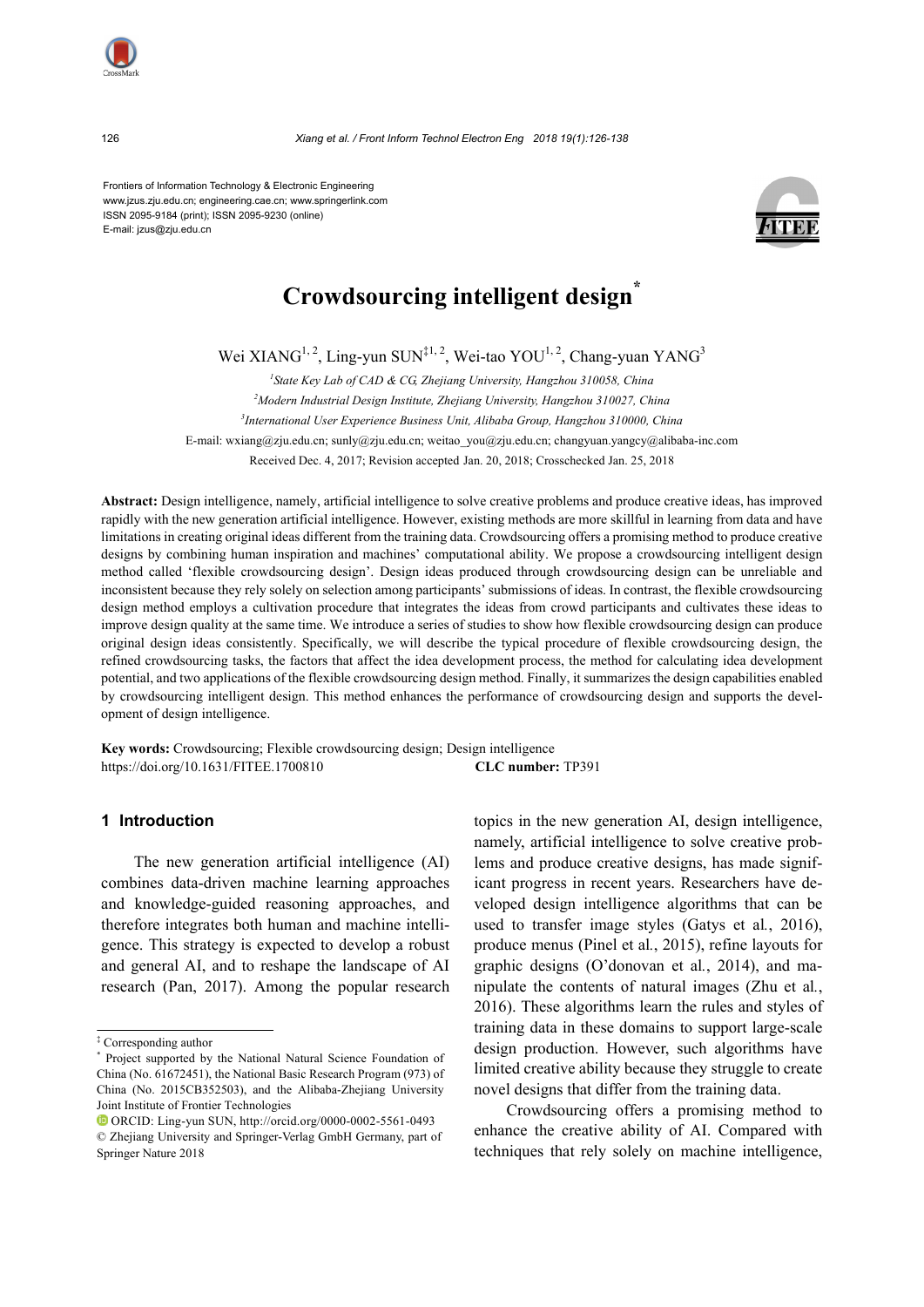crowdsourcing integrates human inspiration with machines' computational ability to produce creative designs. Because crowds embody a variety of expertise, crowdsourcing can provide new insights that are beyond an organization's current body of knowledge (Michelucci and Dickinson, 2016). This approach has achieved great success in multiple domains (Li et al*.*, 2017). Both governments and companies use crowdsourcing methods to collect ideas and feedback, providing guidance for policy-making and supporting product development. In the United States, the platform 'Challenges.gov' has launched over 700 crowdsourcing design competitions and awarded over 250 million dollars in rewards. Also, companies such as Starbucks and Dell have collected over 200 000 ideas.

These examples display the potential of crowdsourcing intelligent design. However, the quality of design ideas is not consistent. Most crowdsourcing methods follow a selection procedure in which they collect as many ideas as possible, and then select those of the highest quality. These methods thus simply wait for the emergence of high-quality ideas, with little interaction over the crowdsourced design. This leads to an inefficient process and produces variable results. For instance, many design competitions on websites, such as Zhubajie (http://www. zbj.com/) and Zhanku (http://www.zcool.com.cn/), are not effective because they did not collect highquality submissions. Similarly, Starbucks collected thousands of design ideas while implementing less than one percent of them. This selection approach hinders the improvement of the performance of crowdsourcing in design creation.

We propose a crowdsourcing intelligent design method called 'flexible crowdsourcing design', and introduce a series of studies on the method to enhances its performance [\(Fig. 1\)](#page-1-0). The flexible method uses a cultivation procedure to integrate crowd participants' ideas and cultivate these ideas until they evolve into high-quality ones. Compared with the selection procedure, flexible crowdsourcing design encourages participants to propose a variety of ideas, evaluates the development potential of ideas for promising design directions, and refines design ideas with high development potential rather than those of high quality, thus continually improving the originality of ideas. Therefore, the flexible crowdsourcing

design method can produce highly original designs consistently and enhance the creative capacity of AI.



<span id="page-1-0"></span>**Fig. 1 Flowchart of the flexible crowdsourcing design method**

#### **2 Related work**

Crowdsourcing involves recruiting a large number of participants via the Internet to complete tasks that a machine cannot perform independently. The vast data collected through crowdsourcing support many different applications, including image categorization (Wah et al*.*, 2014), product fabrication (Lafreniere et al*.*, 2016), movie rating (Zhao et al*.*, 2016), human-computer interaction (Schneider et al*.*, 2016), and medical diagnosis (Warby et al*.*, 2014). These applications adopt a divide-and-conquer approach, in which task directors divide the tasks into small ones and then combine participants' fulfillments to finish each given task. Because design creation is an open and exploratory process that is hard to sub-divide (Cross, 2006), crowdsourcing directors instruct participants to submit their design ideas and choose the best designs.

#### **2.1 Refinement of crowdsourcing design tasks**

Crowdsourcing tasks affect the quality of participants' design ideas. Some researchers have incorporated design strategies into crowdsourcing tasks and turned to design experts for inspiration. Yu et al. (2016) studied four kinds of crowdsourcing task descriptions, and found that the combination of a detailed question and an abstract domain resulted in more creative ideas. Flores et al. (2015) instructed participants to use TRIZ during their design, and collected high-quality design ideas. Yu et al. (2014) also applied TRIZ to improve participant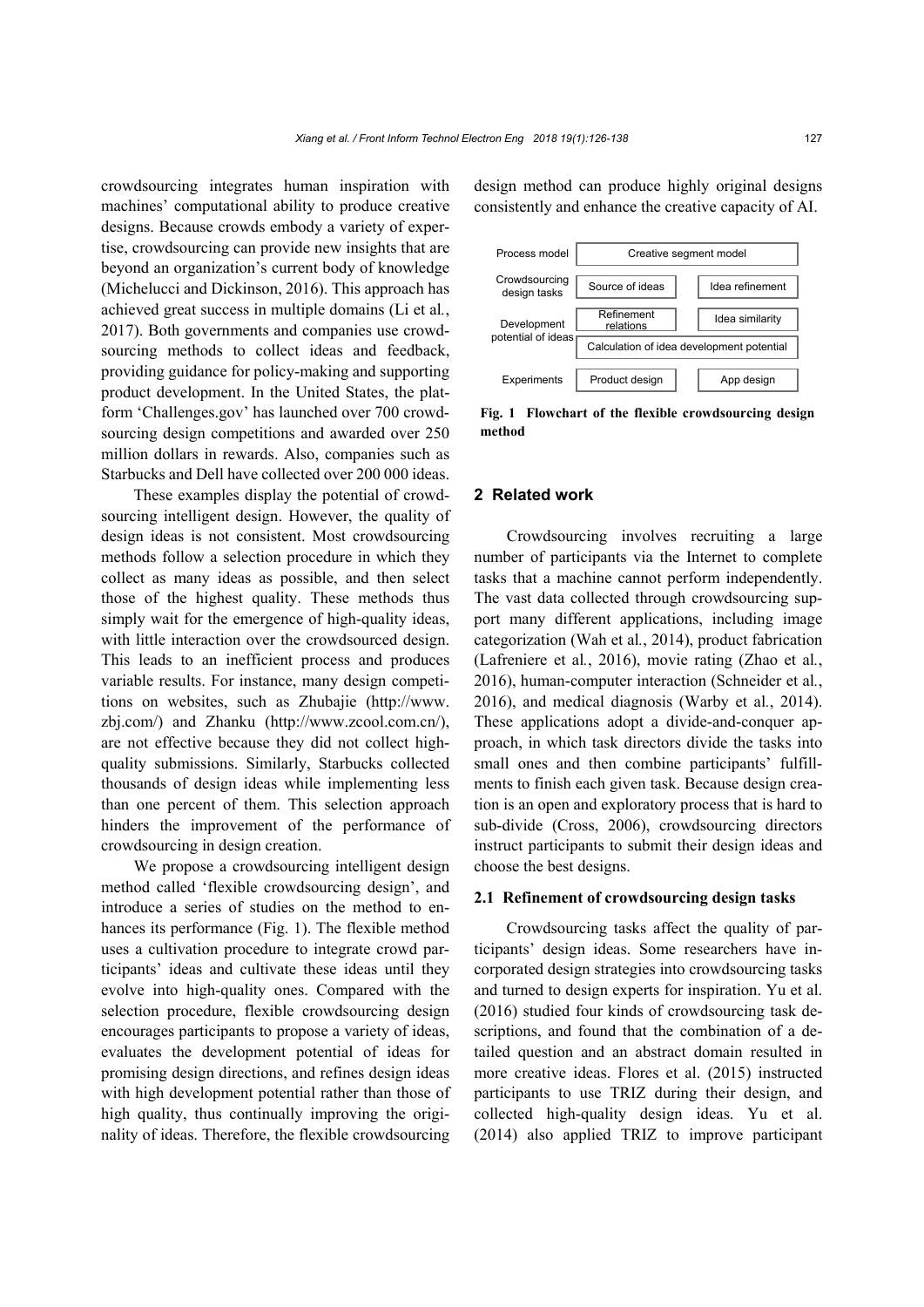performance in crowdsourcing tasks. In their study, participants first collected existing design ideas that use TRIZ, and then applied TRIZ to solve new problems.

Experts' design approach is also a valuable reference for designing crowdsourcing tasks. Dontcheva et al. (2014) designed crowdsourcing tasks according to Photoshop guidelines. Kim et al. (2015) also summarized experts' patterns and then instructed participants to follow these patterns in crowdsourcing tasks. Xu et al. (2015) instructed participants to evaluate posters according to experts' feedback structures; the feedback was then provided to the original designers to improve the quality of posters. Besides expert strategies, researchers have recruited experts in crowdsourcing to offer participants timely guidance and instructions. Suzuki et al. (2016) asked experts to offer suggestions to participants during their development of software programs. Chan et al. (2016) recruited experts as directors in crowdsourcing design to whom participants submitted their ideas for feedback. Participants continued to generate design ideas based on expert feedback until they achieved satisfactory designs. These refinements of crowdsourcing tasks were effective in enhancing the quality of design ideas. However, they focused only on improving the performance of individual participants, ignoring the potential for collaboration among individuals. The quality of crowdsourcing results was thus limited by the capacity of individual participants.

#### **2.2 Refinement of the crowdsourcing procedure**

The crowdsourcing procedure is another factor that affects the quality of crowdsourcing results. Crowdsourcing tasks are simpler than a standalone design; design also involves broad information searches, constant communication (Wiltschnig et al*.*, 2013), and continual refinement of design ideas (Pieter et al*.*, 2013). Researchers have arranged crowdsourcing procedures to integrate participants' ideas (Ren et al*.*, 2014). Yu and Nickerson (2011) imported a generative algorithm into their crowdsourcing design; participants refined the highestquality ideas of the prior generation, and submitted their ideas for further selection.

Apart from idea refinement, crowdsourcing researchers arranged nominal and actual groups so that participants could complete complex design tasks.

Chang et al. (2014) employed a divide-andcombine procedure, in which participants proposed design ideas for specific functional needs, and then combined these ideas to build the final designs. This method performed well for design optimization of mature products. Park et al. (2013) proposed a platform on which participants joined designer teams and competed together to become the final winning team. Ikeda et al. (2016) built a similar platform to organize online groups and support group communication. Using groups as the basic organizing unit to complete tasks, these methods support the crowdsourcing of more complex design tasks.

In summary, existing crowdsourcing methods generally follow a selection procedure. They improve the quality of final results through enhancing the quality of participants' submissions, and select one of the highest quality. Even in crowdsourcing methods that assemble groups, the groups still submit design ideas and compete to provide the final winning result. The selection procedure remains focused on the quality of submissions and has little influence on the crowdsourcing process. In contrast, we assume a more holistic perspective of crowdsourcing, and propose a cultivation method called 'flexible crowdsourcing design'. This method involves designing crowdsourcing tasks and refining crowdsourced ideas according to the status of the ideas, in a way that consistently improves the originality of ideas.

#### **3 Flexible crowdsourcing design method**

### **3.1 Procedure of flexible crowdsourcing design**

Flexible crowdsourcing design supports collaboration and mutual inspiration among participants and evaluates the development potential of design ideas to find promising design directions. It then encourages refinement of these designs to continually enhance their quality. In this way, the method can produce creative designs consistently. This method includes three flexible features.

First, the method proactively evaluates the development potential of design ideas through combining multiple indicators involving idea distribution, idea relationships, and idea quality. It arranges design tasks to refine ideas that have high development potential rather than those that simply have high quality.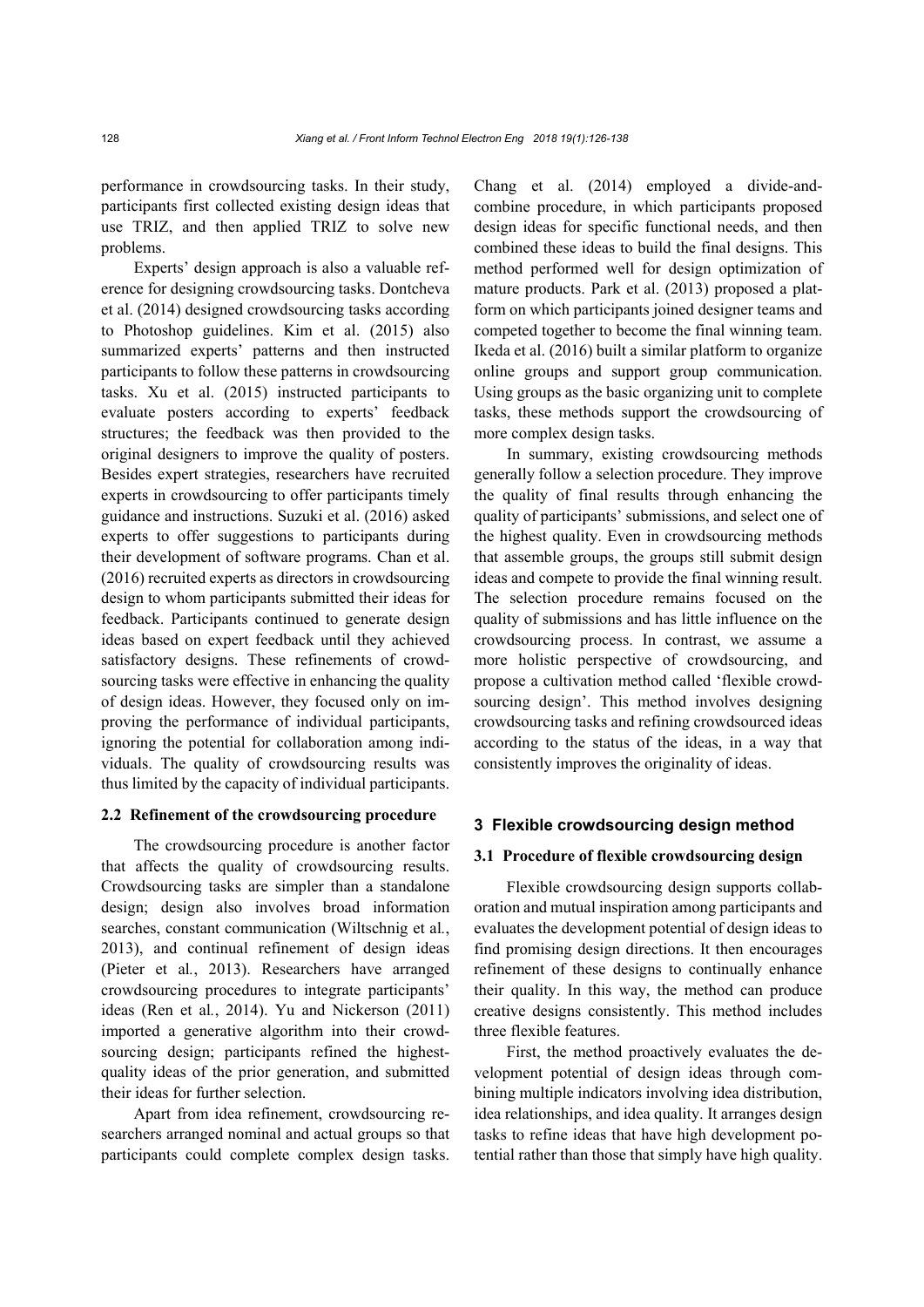Second, this method employs adaptive crowdsourcing tasks to engage participants with different backgrounds and then integrates their design ideas. It instructs participants to design from their individual area of expertise, and optimizes crowdsourcing tasks to inspire participants with each other's designs.

Third, this method employs responsive and dynamic criteria to evaluate the ideas. The criteria involve idea distribution, idea relationships, and idea quality, and change with the status of the crowdsourcing ideas. Therefore, these criteria prioritize ideas that meet the needs of current conditions.

The flexible crowdsourcing design method has three parts: idea generation, evaluation of idea development potential, and task publication [\(Fig. 2\)](#page-3-0). During idea generation, participants scan ideas that have high development potential scores, refine these ideas, and propose new design ideas. In the evaluation of idea development potential, the crowdsourcing system evaluates the quality of design ideas, calculates the similarity distribution of ideas, records the refinement relations among ideas, and calculates the development potential score for each idea. In task publication, the system ranks ideas according to their development potential scores, and arranges tasks to refine and evaluate these ideas.



<span id="page-3-0"></span>**Fig. 2 Three parts of the flexible crowdsourcing design method**

Consider an example of crowdsourcing chair design. Crowdsourcing methods based on a selection procedure import design strategies (for instance, usage scenario, ergonomics) into their crowdsourcing tasks and choose high-quality ideas to refine, producing ordinary ideas such as 'ergonomic chairs' or 'chairs with memory foam'. In contrast, the flexible crowdsourcing design method encourages participants to produce design ideas using their own professions and experiences. The system then analyzes the idea distribution and idea relationships to prioritize the refinement of ideas with high development potential. This method produces ideas that import new design criteria other than traditional ergonomics, such as 'chairs that adjust the emotional states of patience' and 'multi-functional chair for children's education'.

A typical flexible crowdsourcing design procedure proceeds as follows [\(Fig. 3\)](#page-3-1):

1. Publish idea generation tasks based on the requirements of the design project and collect the initial design ideas.

2. Publish idea evaluation tasks. Publish similarity evaluation tasks and calculate the similarity distribution. Publish quality evaluation tasks. In the first round of quality evaluation, the system calculates the quality scores. In the following rounds, the system first filters out ideas with low quality scores and then publishes quality evaluation tasks.

3. Stop crowdsourcing if the ideas satisfy the project requirements; otherwise, go to step 4.

4. Calculate the development potential of ideas according to their similarity distribution, refinement relations, and quality scores.

5. Prioritize ideas with high development potential and publish idea generation tasks. Participants refine these referent ideas and propose new design ideas. Go to step 2.



<span id="page-3-1"></span>**Fig. 3 Typical procedure of the flexible crowdsourcing design method. The rectangles with dark background show the steps that are unique to this approach**

Whenever a participant joins in, the system allocates idea generation tasks or evaluation tasks ac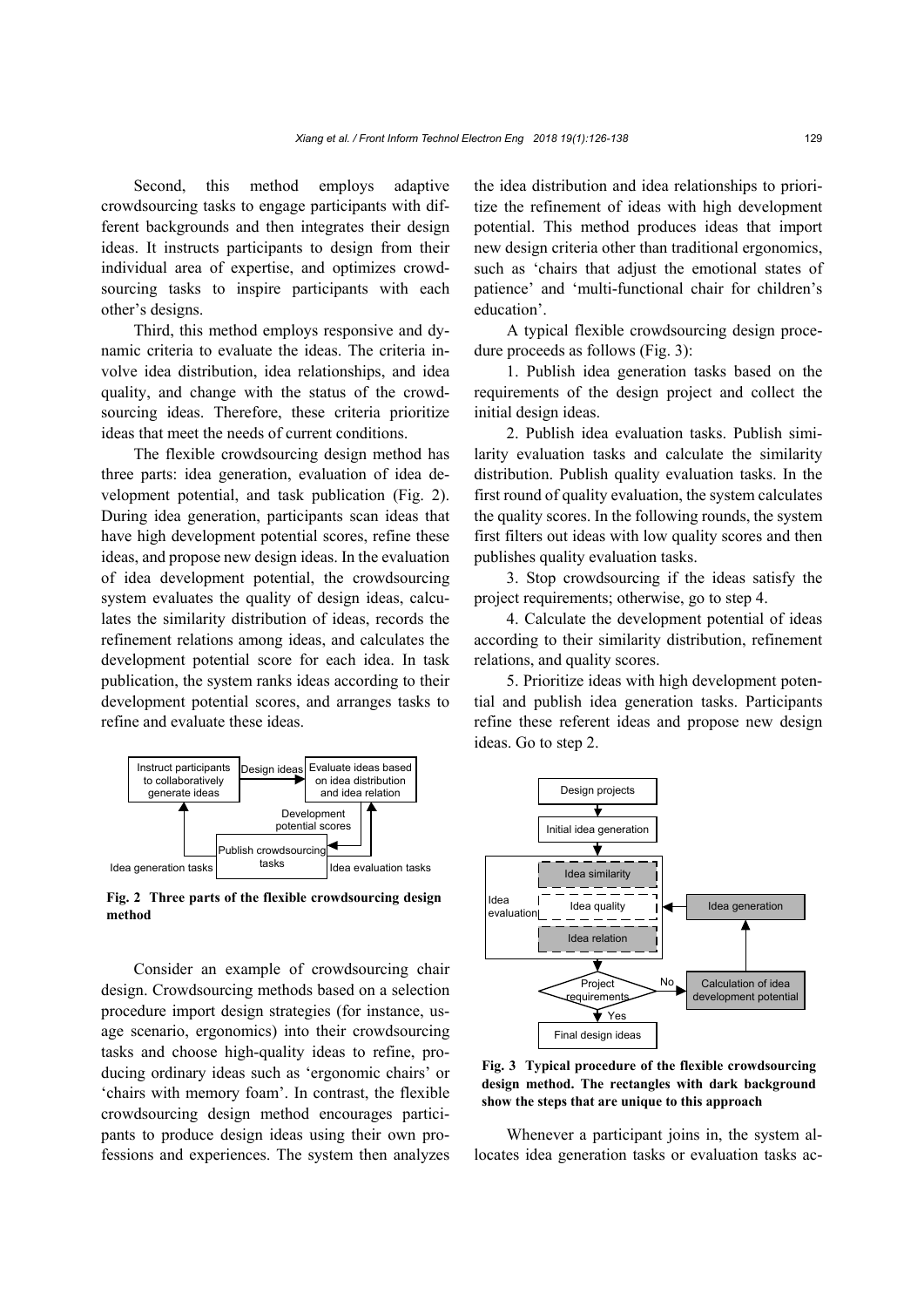cording to the current progress of crowdsourcing. The system calculates the development potential of ideas and generates tasks at pre-defined intervals, guiding the design directions of the crowd.

The pseudo code of flexible crowdsourcing design is given in Algorithm 1.

| Algorithm 1 Flexible crowdsourcing design                                      |
|--------------------------------------------------------------------------------|
| Input: requirements of design projects                                         |
| Output: submitted design ideas SI, idea quality score Qua,                     |
| idea similarity score Sim, and idea development potential                      |
| score Pot                                                                      |
| // initialization                                                              |
| 1: $r \leftarrow$ the proportion of ideas that would be developed              |
| 2: $m \leftarrow$ the number of tasks in each round                            |
| 3: $t \leftarrow$ the number of reference ideas presented in each idea         |
| generation task                                                                |
| 4: QR $\leftarrow$ quality requirement in this project                         |
| 5: $RI \leftarrow$ referent ideas                                              |
| $n=0$                                                                          |
| 6: repeat                                                                      |
| // idea generation                                                             |
| 7: for $j=1$ to m do                                                           |
| if $1st$ round then<br>8:                                                      |
| $SI_i$ submitted idea<br>9:                                                    |
| 10:<br>else                                                                    |
| 11:<br>Sample $t$ ideas from RI, present the $t$ ideas, and collect            |
| submitted ideas                                                                |
| $Si_{n+j}$ submitted idea                                                      |
| 12:<br>end if                                                                  |
| $13:$ end for                                                                  |
| 14: $n \leftarrow$ the number of round×m                                       |
| $\frac{1}{1}$ idea evaluation                                                  |
| 15: Publish quality evaluation and similarity evaluation tasks                 |
| 16: Qua <sub>1:n</sub> $\leftarrow$ Quality(SI <sub>1:n</sub> )                |
| 17: $\text{Sim}_{1:n} \leftarrow \text{Similarity}(\text{SI}_{1:n})$           |
| 18: if Qua matches the QR then                                                 |
| Terminate this program                                                         |
| $19:$ else                                                                     |
| 20:<br>// calculation of idea development potential                            |
| 21:<br>for $j=1$ to <i>n</i> do                                                |
| 22:<br>$Poti \leftarrow Potential(Quai, Simi)$                                 |
| 23:<br>end for                                                                 |
| 24:<br>$RI_{1:n \times r}$ Select $n \times r$ ideas from SI that have top de- |
| velopment potential scores                                                     |
| $25:$ end if                                                                   |
| 26: return SI, Qua, Sim, Pot                                                   |
| 27: until ideas of the highest quality do not change                           |

The calculation of idea quality scores, similarity scores, and development potential scores is described in Section 3.4.2. In the following sections we introduce the components of the flexible crowdsourcing design method.

# **3.2 A process model applied to flexible crowdsourcing design**

Crowdsourcing involves a large number of design ideas. We need a model that can describe the evolving process from the initial inspiration to the final idea to analyze the key factors of crowdsourcing intelligent design that support participants' collaborative idea generation. Most existing design models focus on the design solutions or design activities, and cannot support analysis of the crowdsourcing design process. This section describes the creative segment model (Sun et al*.*, 2014a), a process model that describes design as the evolution and combination of creative inspiration. If we can describe the design process using the creative segment model, we can then apply this model to crowdsourcing design. From this perspective, we can think about crowdsourcing intelligent design as a holistic design process, in which the final ideas evolve from participants' mutual inspiration. This holistic design process supports participant collaboration and idea cultivation.

The creative segment model describes design as a tree of creative segments. Designers come up with 'inspirations' during the design process, where each inspiration is a breakthrough that reveals new design possibilities. Creative segments refer to the segments of time and effort during which the inspirations emerge. If we use a tree structure to organize the emergence of these creative segments, the tree grows with the design process and the 'leaves' of the tree finally produce satisfactory ideas. Examples of creative segments and creative segment trees could be referred to Sun et al*.* (2014a, 2014b).

Two experiments to examine the validity of the creative segment model for the design process were described in Sun et al*.* (2014a, 2014b). Specifically, we analyzed designers' activities and eye movements around creative segments. It was found that designers displayed activity modes that centered on the inspiration of creative segments. They displayed such exploratory activities prior to creative segments as text description and scanning, and such explanatory activities after creative segments as idea evaluation and application.

Designers' eye movements also centered on the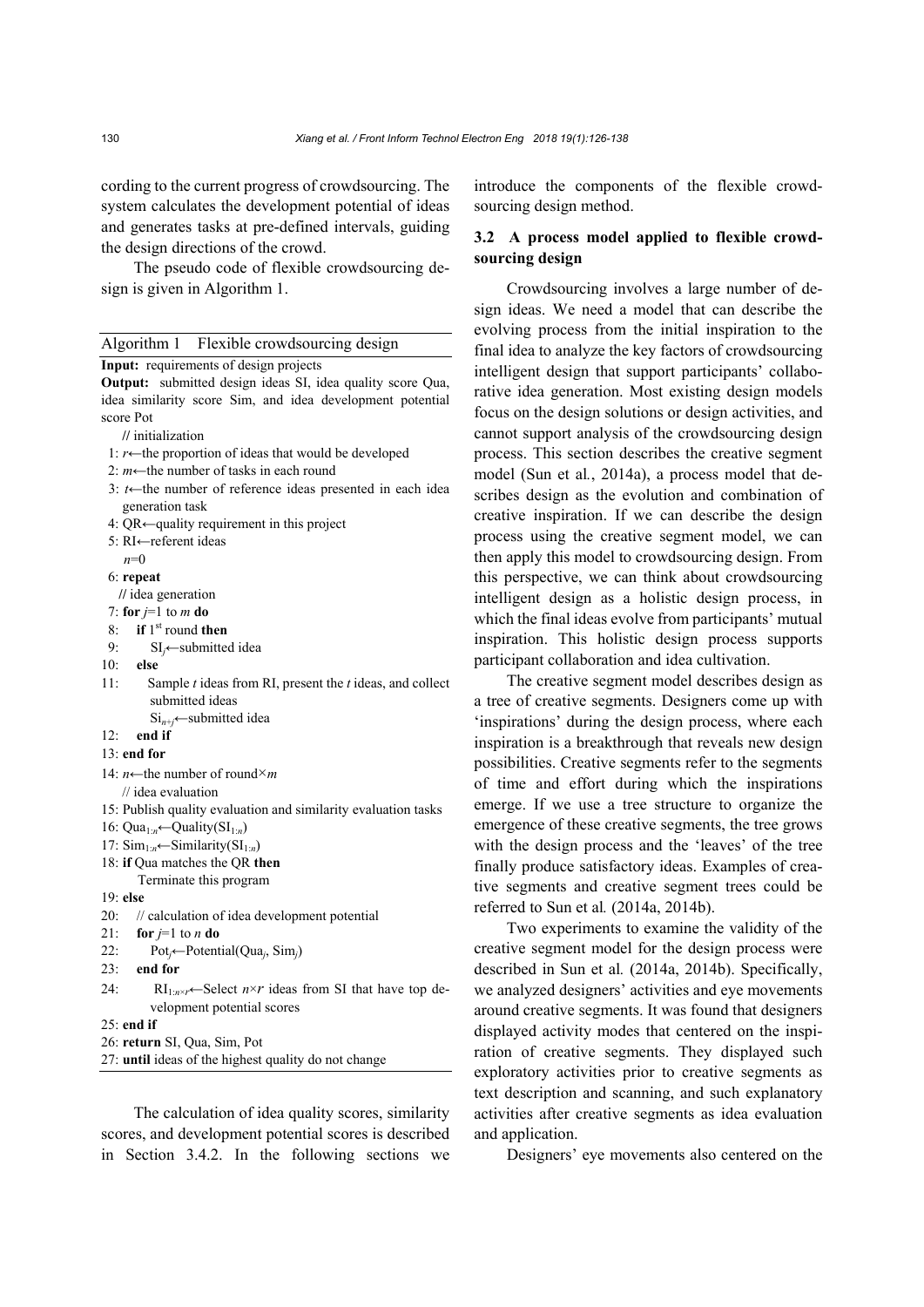inspirations of creative segments. They reviewed prior inspirations before creative segments, and exhibited longer fixations during creative segments. After those creative segments, designers continued to focus on the inspirations for a while before turning to other exploratory content.

In summary, designers' activities and eye movements marked key outputs during the design process, which could be described by a creative segment model. Given this validation of the model for the basic design process, we chose to use the creative segment model to model the organization of participants in a crowdsourcing design process. Participants' ideas correspond to 'inspirations' in the creative segment model. While ideas may not satisfy all the design requirements, they can be used to inspire other ideas (inspirations) that eventually yield satisfactory results. The flexible crowdsourcing design method must fulfill two key functions: (1) refining crowdsourcing tasks to support mutual inspiration and idea evolution and (2) evaluating the ideas to find appropriate design paths to more creative outcomes.

We discuss the design of these functions in the next two subsections.

#### **3.3 Crowdsourcing design tasks**

Effective crowdsourcing requires participants produce diverse ideas and effectively refine ideas to support idea evolution. We studied characteristics of participants, and then designed crowdsourcing tasks that accounted for their sources of ideas and idea refinement processes.

### 3.3.1 Source of ideas

We first conducted a short survey to identify sources of ideas in idea generation tasks. We found three main sources: (1) professional knowledge, which is the knowledge and techniques related to participants' professions; (2) personal experience, which is the experience learned in daily life; (3) related information, which is the information learned through web and other media.

We designed three crowdsourcing tasks that required participants design ideas based on their professional knowledge, personal experience, and related information, respectively, and compared the results of these three tasks with a basic task that had no requirements.

We conducted an experiment involving 307 crowd participants on Amazon Mechanical Turk to examine the effectiveness of crowdsourcing tasks. The results indicated that participants performed the three refined tasks better than the basic task. Participants who undertook the three refined crowdsourcing tasks submitted more detailed descriptions, and proposed more varied, more original, and more useful ideas. Therefore, we concluded that instructing participants to use specific sources of knowledge in their designs produced more diverse and creative ideas.

## 3.3.2 Idea refinement in crowdsourcing design tasks

Crowdsourcing the idea generation task required less time and effort than an individual design process. However, participants only submitted ideas and did not know each other, and this limited the refinement of ideas. Therefore, we added a reflection step in the idea generation task to help participants understand and refine ideas. Specifically, this idea generation task required participants reflect after describing their ideas. Participants first submitted their ideas, and then described the features, intent, and possible limitations of their ideas. Subsequently, other participants could check these reflections to fully understand the earlier ideas and refine them.

We conducted a design experiment involving 241 participants on Amazon Mechanical Turk to compare this idea generation and reflection task with the basic idea generation task. Participants in round 1 proposed ideas, and those in round 2 refined the ideas from round 1. The change in idea quality between the two rounds showed the relative effectiveness of these two tasks. Specifically, the results showed a larger quality improvement when using the idea generation and reflection task versus using the idea generation task without the reflection step.

# 3.3.3 Steps in idea generation tasks

In a conventional idea generation task, crowdsourcing participants simply propose their ideas.

Based on the experimental results, the refined idea generation task includes the following steps:

1. Participants scan the referent ideas and review their descriptions, which include the features, intent, and limitations of each idea.

2. Participants recall their professional knowledge and personal experience, search for related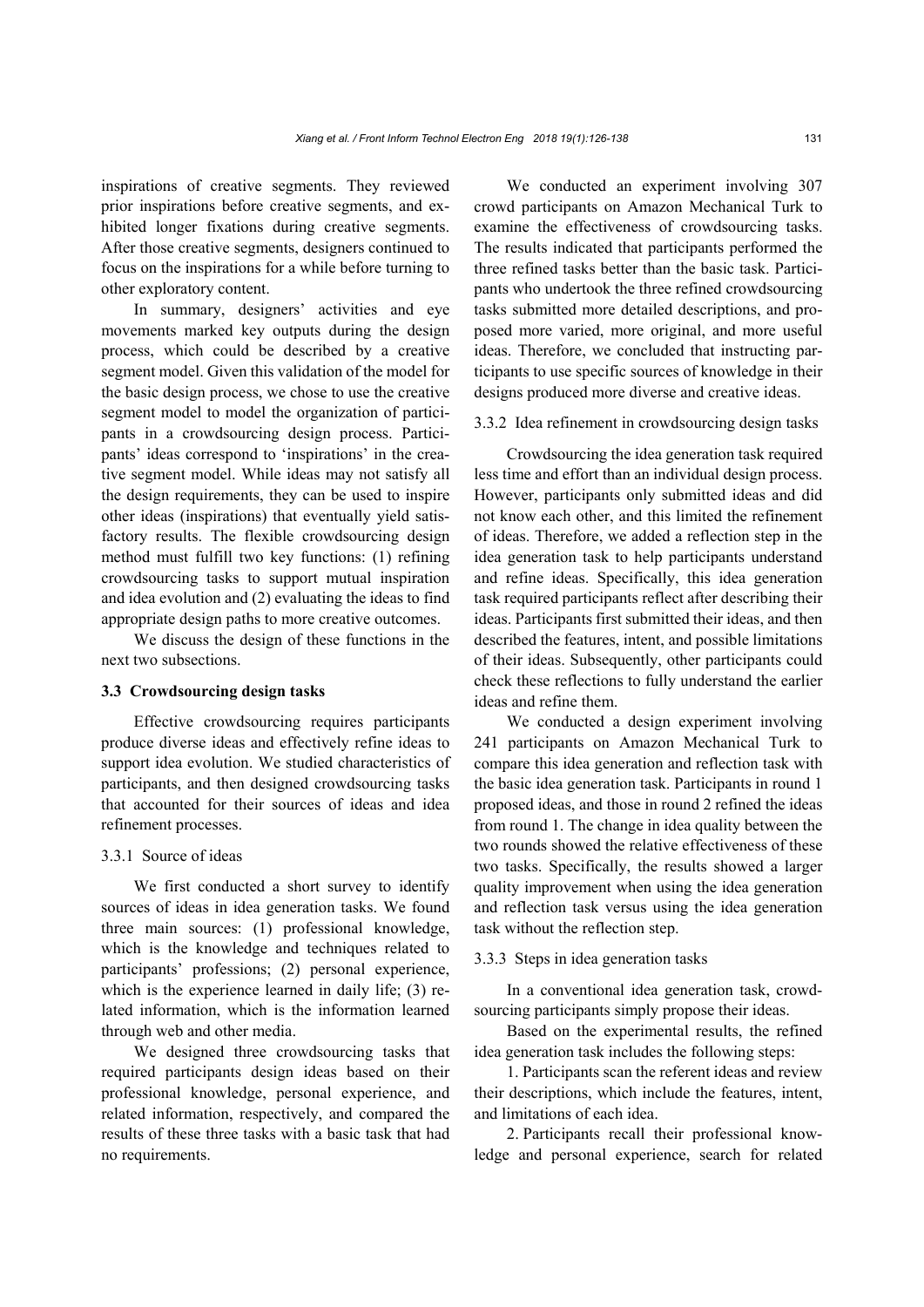information, and propose their new ideas.

3. Participants reflect on the features, intent, and limitations of ideas.

The optimized idea generation task pushes participants to generate ideas based on their own knowledge and then reflect on their ideas. This enhances the variety of ideas and supports idea refinement. Therefore, this task supports idea cultivation in crowdsourcing design.

# **3.4 Development potential of ideas**

The evaluation criteria for the flexible crowdsourcing design method need to focus on further development of ideas to cultivate new ideas. We use the concept of development potential to represent the possibility that an idea inspires new ideas with higher quality scores. Through constantly refining ideas with high development potential, we can build design paths on which the quality of ideas is continually improved. Therefore, development potential scores indicate promising design directions for the current status of the crowdsourcing. In this section, we first introduce two factors that affect the development of ideas, and then offer a formula to calculate the development potential scores.

## 3.4.1 Factors affecting the idea development process

Two prior studies have explored the effect of refinement relationships and idea similarity on the development of ideas (Sun et al*.*, 2015; Xiang et al*.*, 2017). The first study explored the features of ideas that encouraged further refinement. It displayed the refinement relationships among ideas, and examined whether high-quality ideas could inspire other highquality ideas subsequently in the crowdsourcing process. Specifically, this study developed an iPad app to collect crowdsourcing ideas and arrange them into an idea tree according to their refinement relationships (Sun et al*.*, 2015)[. Fig. 4](#page-6-0) shows the interface of this app. Crowdsourcing participants chose ideas on the tree to refine and proposed new ideas; these ideas were then marked and became nodes on the tree, available for further refinement.

In this study, a crowdsourcing experiment was conducted to analyze participants' refinement behaviors and the change in the quality of ideas during idea refinement. Participants proposed a total of 90 ideas and produced an idea tree with 20 branches.



**Fig. 4 Interface of an iPad app that displays refinement relationships**

<span id="page-6-0"></span>The results showed that the final high-quality ideas did not correspond to earlier high-quality ideas. Instead, ideas of lower initial quality attracted more refinements than those of higher quality and were improved more. The development paths of the best ideas displayed similar results. The best ideas originated from several rounds of refinement and appeared near the end of the branches; some of them even originated from early low-quality ideas. Therefore, ideas with moderate and lower quality scores, rather than those with high-quality scores, appear to offer more inspiration for improvement and present better opportunities to evolve creative ideas.

The second study proposed a crowdsourcing generative algorithm (CQ) that considers both idea similarity and idea quality (Xiang et al*.*, 2017). Specifically, this algorithm recruits design experts to categorize ideas and evaluate the quality of ideas, and attaches greater importance to high-quality ideas in categories having fewer ideas. In this way, the crowdsourcing design guides a balanced exploration.

Using this approach, we conducted an experiment on Amazon Mechanical Turk to compare two generative algorithms. The CQ algorithm filtered ideas on the basis of both the category of an idea and the idea quality. The basic generative algorithm (Q) filtered ideas only according to their quality. The crowdsourcing procedure of both algorithms was identical except for the filtering criteria. During each round of idea generation, the two algorithms selected the same number of ideas and recruited participants to refine them. During this experiment a total of 281 ideas were collected through three rounds of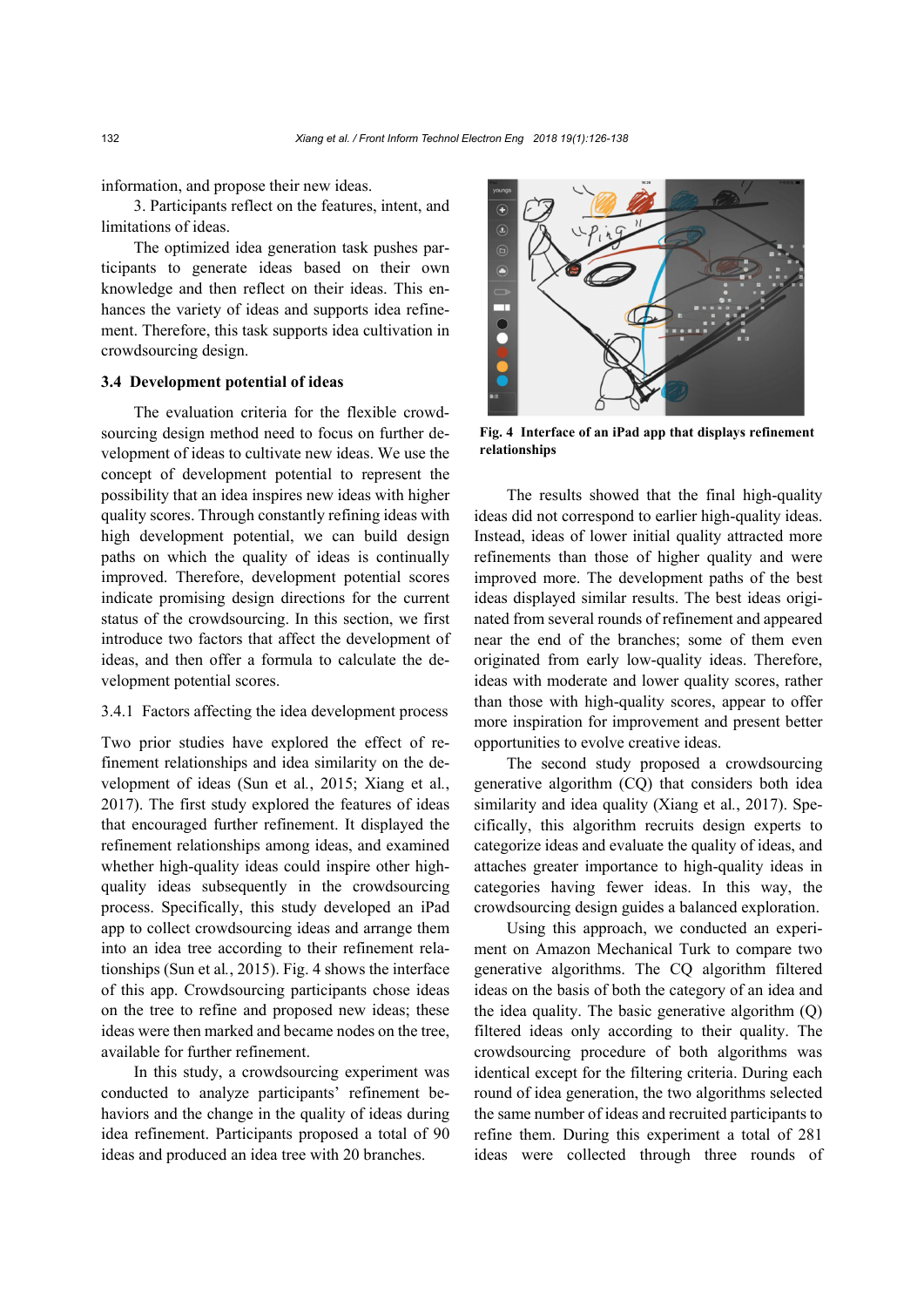crowdsourced idea generation, and then the number of idea categories and the quality of ideas produced by the two algorithms were compared.

The results showed that the CQ algorithm (filtering on category and quality) outperformed the Q algorithm (filtering on quality only), producing more categories of ideas and more high-quality ideas. Analysis of the process for developing ideas revealed that the quality-only algorithm selected similar high-quality ideas to refine, which limited idea diversity in later rounds [\(Table 1\)](#page-7-0). In contrast, the CQ algorithm increased the priority of unique ideas and reduced the possibility of selecting similar highquality ideas, thus inspiring new thoughts over a wide and balanced exploration space during the three rounds of idea generation, and producing high-quality ideas.

### 3.4.2 Calculation of idea development potential

The two prior studies revealed two factors that affect idea development. The study of refinement relationships demonstrated that idea quality affected development potential in a nonlinear way. The study on idea similarity demonstrated that the distribution of ideas affected the quality of final ideas emerging from a crowdsourcing design process; crowdsourcing processes producing ideas of high similarity got stuck easily. For the calculation of the development potential of ideas, both factors were thus considered.

The calculation of development potential scores required evaluation of both idea quality and idea similarity. In crowdsourcing design, the evaluation of a large number of ideas exceeded the capacity of a group of experts. Therefore, the evaluation method used crowd participants to evaluate ideas and then integrated their evaluation results.

We used pairwise comparison in the crowdsourcing evaluation. Compared with other evaluation methods requiring scores, pairwise comparison was more stable because it involved only a relative judgement, which was suitable for crowd participants with varied opinions. Participants in qualityevaluation tasks chose one of two ideas that was more original. Participants in similarity evaluation tasks scanned the referent idea, and then chose up to five out of six candidate ideas that were similar to the referent idea. We then used the Glicko system to calculate the originality scores of ideas (Glickman, 1999), and employed the T-STE algorithm to calculate the similarity scores of ideas (Maaten and Weinberger, 2012). The Glicko system regarded the comparison between two ideas as a competition; the winner gained scores while the loser loses scores. Then, the scores were normalized to give an originality score for ideas. The T-STE algorithm calculated the coordinates of ideas in a two-dimensional space on the basis of the similarity among them. The average distance of the nearest ideas represented the similarity of an idea to other ideas. The development potential of an idea was then calculated using the following formula:

$$
s_{i0} = (-r_{i0}^2 + c_1 f_i) - \delta \left| -r_{i0}^2 + c_2 f_i \right|, \tag{1}
$$

$$
f_i = \frac{1}{m} \sum_{j=1}^{m} \left\| X_i - X_j \right\|^2, \tag{2}
$$

$$
\delta = \begin{cases} c_2 t, & t \ge t_c, \\ 0, & t < t_c, \end{cases} \tag{3}
$$

where  $s_{io}$  indicates the development potential score,  $r_{i0}$  the originality score,  $f_i$  the similarity score of ideas,

<span id="page-7-0"></span>

| Top-ranked ideas $(Q)$          | Category      | Adjusted top-ranked ideas (CQ)             | Category    |
|---------------------------------|---------------|--------------------------------------------|-------------|
| Chair that has safety belt      | Chair         | Use current to stimulate muscle            | Current     |
| Chair that has modular back     | Chair         | Monitor users' attention                   | Eye         |
| Chair with ropes                | Chair         | Chair that has safety belt                 | Chair       |
| Chair with belts                | Chair         | Chair that has modular back                | Chair       |
| Chair with bendable back        | Chair         | Sensors that measure posture               | Sensor      |
| Chair with hooks and loops      | Chair         | Sensors that measure pressure              | Sensor      |
| Chair with waist pillow         | Chair         | Back belts                                 | <b>Belt</b> |
| Use current to stimulate muscle | Current       | Belts that adjust itself to users' posture | <b>Belt</b> |
| Sensors that measure posture    | <b>Sensor</b> | Timer that reminds exercise                | Timer       |
| Sensors that measure pressure   | Sensor        | Board that supports the body               | Board       |
|                                 |               |                                            |             |

**Table 1 The ideas that CQ and Q algorithm chose to refine**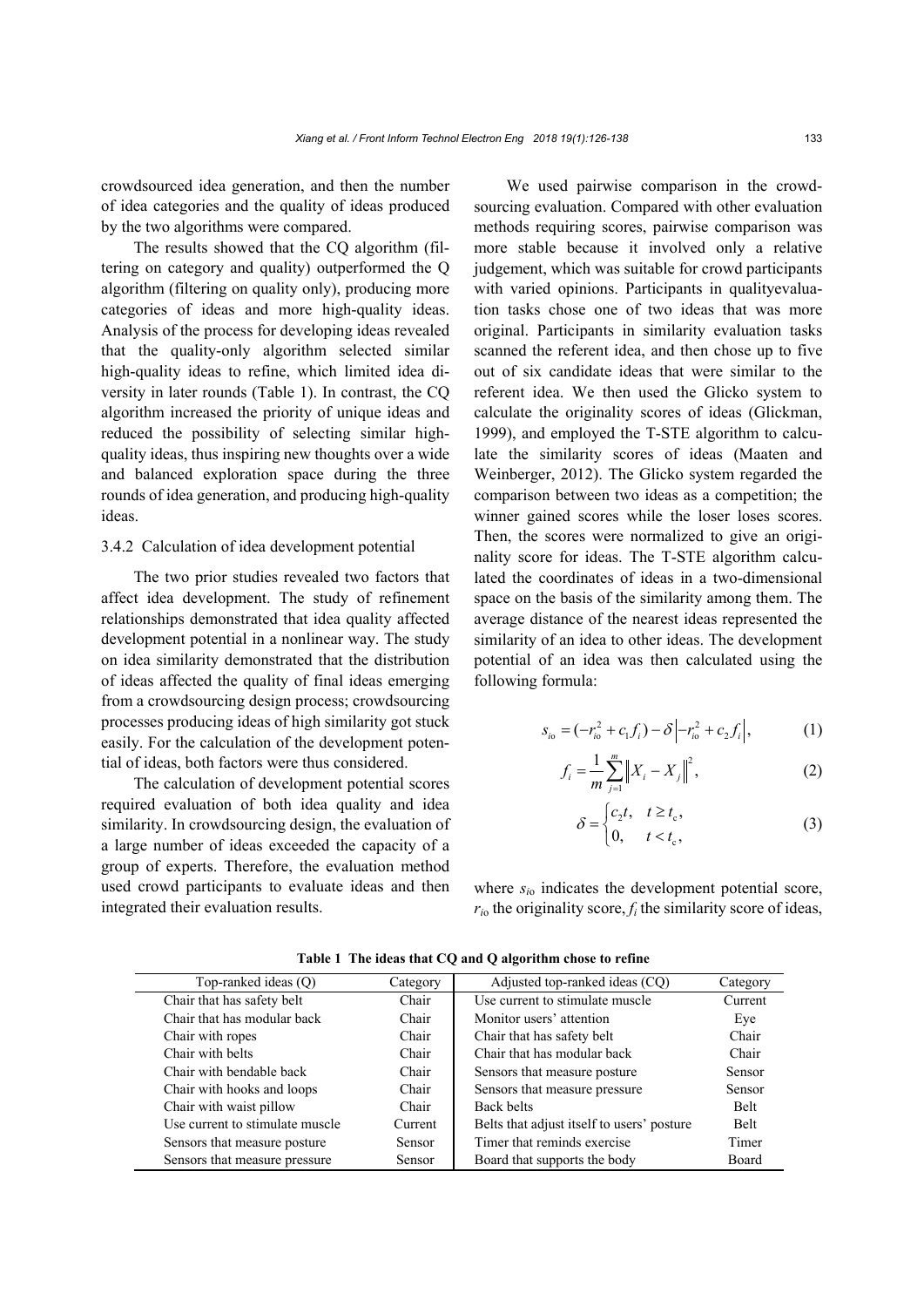which is the average distance of *m* nearest ideas, *Xi* and  $X_i$  the coordinates of ideas,  $c_1$  and  $c_2$  adjust the weight between originality scores and similarity scores of ideas, and  $\delta$  adjusts the development potential of ideas according to the referential times of ideas. After an idea have been presented  $t_c$  times, the development potential score of *δ* decreases.

#### **4 Experiments**

In this section we introduce the application of the flexible crowdsourcing design method in two design contexts involving product design and app (mobile application) design. The crowdsourcing process in both contexts involved three rounds of idea generation, in which each generation refined the top 40% of prior ideas ranked according to their development potential scores. The crowdsourcing task and the number of ideas collected during crowdsourcing processes are listed i[n Table 2.](#page-8-0)

<span id="page-8-0"></span>**Table 2 Number of ideas collected in each round**

|                             | Number of ideas |    |    |                          |
|-----------------------------|-----------------|----|----|--------------------------|
| Crowdsourcing task          | collected       |    |    | Total                    |
|                             |                 |    |    | Round Round Round number |
|                             |                 |    |    |                          |
| Robot that accompanies kids | 30              | 40 | 59 | 129                      |
| App that makes user happy   | 30              | 39 | 66 | 135                      |

The flexible crowdsourcing design method performed well in both contexts. Figs. 5 and 6 show the similarity distribution of product ideas and app ideas. The design space continually expanded with the crowdsourcing process. The designs collected in round 1 were located in the center of the graph, while those collected in rounds 2 and 3 were more distributed. Note that some of the later ideas were similar to those in round 1, indicating that the flexible crowdsourcing design method kept refining existing inspirations while exploring new spaces. We then analyzed the design directions that participants proposed during crowdsourcing. In [Fig. 5,](#page-8-1) among the six design



#### **Fig. 5 Similarity distribution of product ideas**

<span id="page-8-1"></span>Ideas in round 1 were marked with a red border, ideas in round 2 were marked with a yellow border, and ideas in round 3 were marked with a blue border. References to color refer to the online version of this figure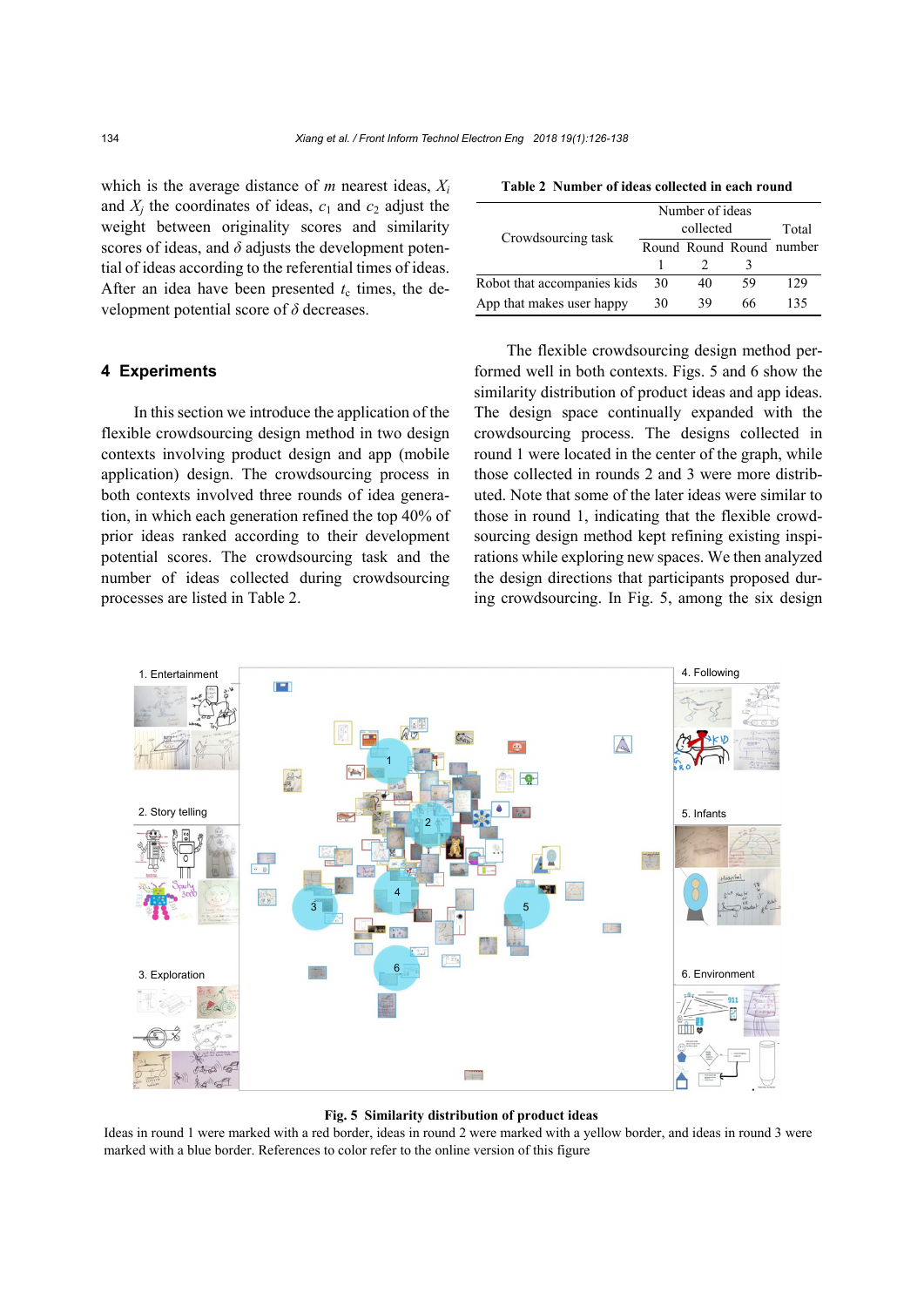

**Fig. 6 Similarity distribution of app ideas**

<span id="page-9-0"></span>Ideas in round 1 were marked with a red border, ideas in round 2 were marked with a yellow border, and ideas in round 3 were marked with a blue border. References to color refer to the online version of this figure

directions for product design, two (directions 2 and 4) started from round 1 and kept producing new ideas, while the other four directions emerged from later rounds of idea generation. A similar pattern appeared among the six design directions for app design [\(Fig.](#page-9-0)  [6\)](#page-9-0); three (directions 2, 3, and 4) started from round 1 and the other three directions emerged in later rounds.

In addition, the flexible crowdsourcing design method continually increased the originality of highly original ideas. I[n Fig. 7,](#page-9-1) ideas collected in later rounds had more highly original ideas. In both the product design and app design applications, the 10 most original ideas also appeared in later rounds [\(Table 3\)](#page-9-2).

<span id="page-9-2"></span>**Table 3 Ten most original ideas in product design and app design**

|                | Number of most original ideas |         |         |  |  |
|----------------|-------------------------------|---------|---------|--|--|
| Application    | Round 1                       | Round 2 | Round 3 |  |  |
| Product design |                               |         |         |  |  |
| App design     |                               |         |         |  |  |



<span id="page-9-1"></span>Fig. 7  $\hat{Q}$  riginality scores of product ideas (a) and app **ideas (b)**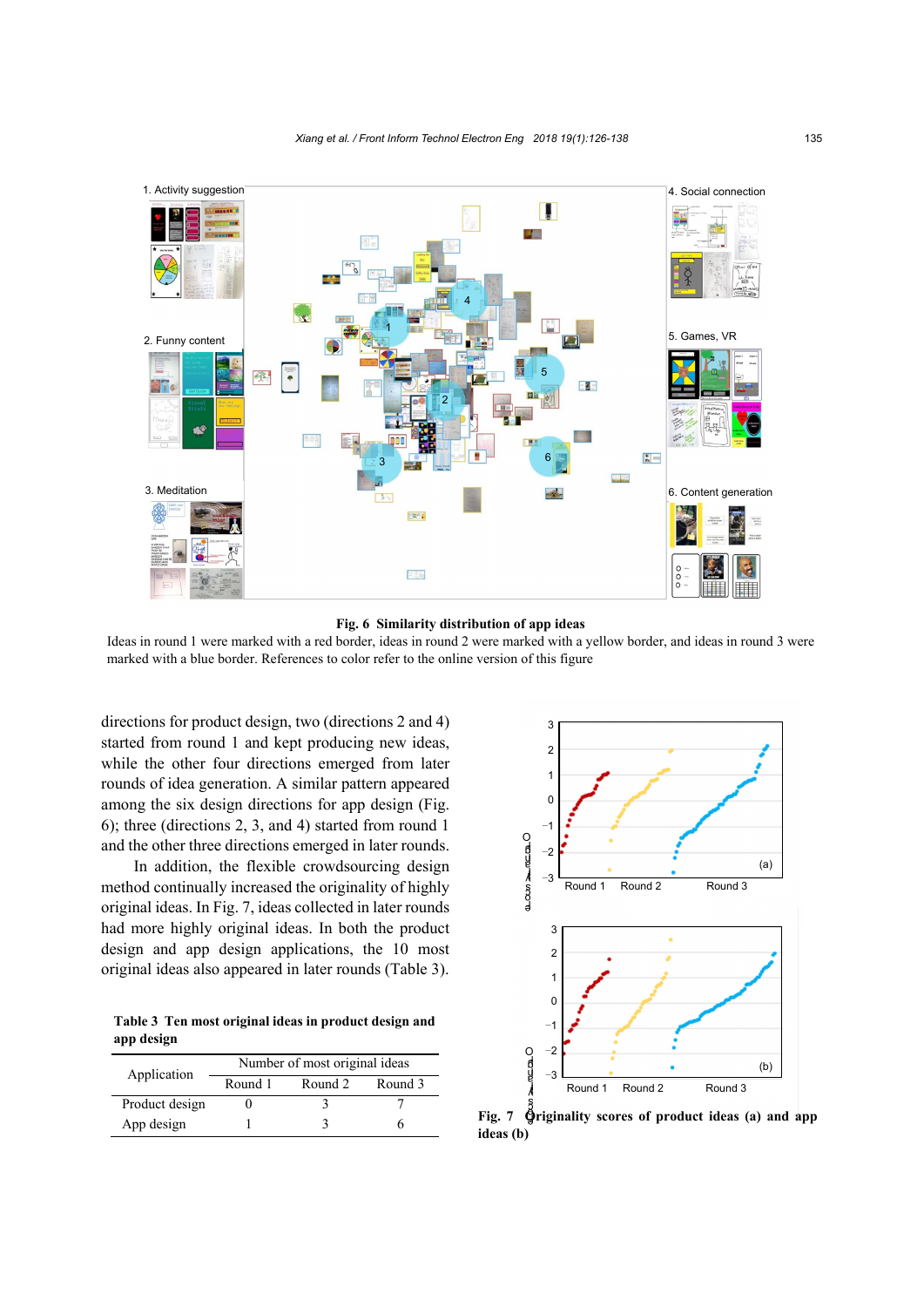The development process for achieving these highly original ideas could be separated into two pathways. One pathway involved continual refinement of ideas that had high originality. The second pathway involved large modification of ideas that had moderate originality and high dissimilarity. These latter ideas were unique, inspiring new design directions and producing highly original ideas. For example, during the crowdsourcing process for designing an app that makes the user happy, one participant proposed an app that used multiple ways to contact a person. This app idea was not very original, while it attended to interpersonal communication. Then, another participant refined this idea and proposed that an app could analyze a user's previous communication data and recommend the best way to communicate with a specific person, thus enhancing their communication effectiveness and making the user happy [\(Fig. 8\)](#page-10-0). This refined app obtains a high originality score.



<span id="page-10-0"></span>**Fig. 8 Interfaces for an app idea that makes the user happy**

# **5 Discussion**

The flexible crowdsourcing design method takes a holistic perspective to continually produce creative ideas. In this section, we compare this crowdsourcing intelligent design method with prior individual and collaborative design approaches, and analyze the design capacities offered by this method. We explain these design capacities as follows:

1. Previous design studies have reported that expert designers search ubiquitous inspirations to develop and refine (Goldschmidt, 2015). The crowdsourcing intelligent design method engages multiple sources of professional knowledge, experience, and information, to produce a variety of ideas. This provides a rich database for further refinement that might offer a larger design space than that of individual designers.

2. Design studies have found that a large number of creative ideas originated from designers' rechecking their earlier ideas (Prats and Earl, 2006). When designers reinterpreted these ideas according to the current design status, they gained new insights. The crowdsourcing intelligent design method formalized this reinterpretation process. We analyzed the idea development process and found two factors that affected further development of ideas. Therefore, the development potential of ideas might explain part of designers' selection criteria when reinterpreting ideas. Moreover, development potential is a responsive criterion that changes with crowdsourcing status, thus matching designers' reinterpretation behaviors. In this way, this crowdsourcing intelligent design method improves design capabilities around status evaluation and idea reinterpretation.

3. Design studies have reported that designers applied a breadth-first design strategy and a rapid depth-first exploration to effectively propose design ideas (Ball and Ormerod, 1995). These two strategies corresponded to the two development pathways of achieving highly original ideas during crowdsourcing intelligent design. The crowdsourcing intelligent design method thus followed a balanced exploration process that was effective in producing creative ideas.

In general, the crowdsourcing intelligent design method broadens the design space, employs reliable criteria for status evaluation and for calculating idea development potential, and follows an effective exploration strategy. These features equip our flexible crowdsourcing design method with a high design capacity, which effectively organizes crowd participants to design and develop creative ideas, and thus improves the creative capacity of AI.

# **6 Conclusions**

We have described a series of studies on a crowdsourcing intelligent design method called 'flexible crowdsourcing design'. This flexible method refines participants' crowdsourcing tasks to produce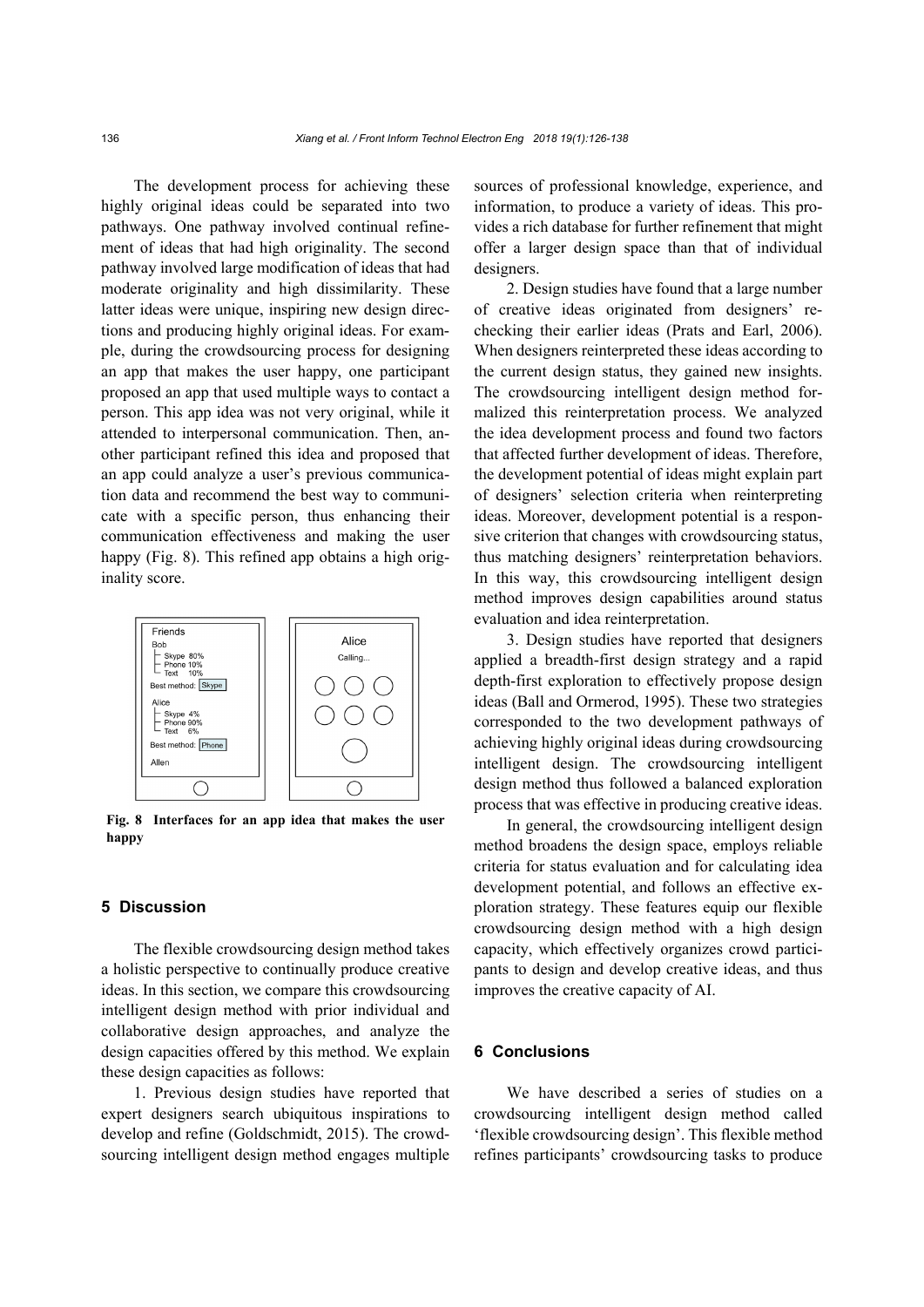varied and original ideas, evaluates the development potential of ideas based on the status of all ideas, and leads to the development of ideas that inspire the original design solutions. The empirical applications of the method have demonstrated that it continually broadens the design space and produces highly original ideas, thus increasing the creative capability of crowd intelligence.

The flexible crowdsourcing design method employs a holistic perspective in the guidance of crowd intelligence. It adjusts design directions according to the status of crowdsourcing and effectively discovers the most valuable ideas during design. Future research possibilities include proposing new crowdsourcing intelligent design methods and combining this method with knowledge databases to improve the creative capability of new generation AI.

#### **References**

Ball LJ, Ormerod TC, 1995. Structured and opportunistic processing in design: a critical discussion. *Int J Hum-Comput Stud*, 43(1):131-151.

https://doi.org/10.1006/ijhc.1995.1038

Chan J, Dang S, Dow SP, 2016. Improving crowd innovation with expert facilitation. Proc 19<sup>th</sup> ACM Conf on Computer-Supported Cooperative Work & Social Computing, p.1223-1235.

https://doi.org/10.1145/2818048.2820023

Chang DN, Chen CH, Lee KM, 2014. A crowdsourcing development approach based on a neuro-fuzzy network for creating innovative product concepts. *Neurocomputing*, 142:60-72.

https://doi.org/10.1016/j.neucom.2014.03.044

- Cross N, 2006. Designerly Ways of Knowing. Springer, London. https://doi.org/10.1007/1-84628-301-9
- Dontcheva M, Morris RR, Brandt JR, et al., 2014. Combining crowdsourcing and learning to improve engagement and performance. Proc SIGCHI Conf on Human Factors in Computing Systems, p.3379-3388. https://doi.org/10.1145/2556288.2557217
- Flores RL, Belaud JP, le Lann JM, et al., 2015. Using the collective intelligence for inventive problem solving: a contribution for open computer aided innovation. *Expert Syst Appl*, 42(23):9340-9352. https://doi.org/10.1016/j.eswa.2015.08.024
- Gatys LA, Ecker AS, Bethge M, 2016. Image style transfer using convolutional neural networks. Proc IEEE Conf on Computer Vision and Pattern Recognition, p.2414-2423. https://doi.org/10.1109/CVPR.2016.265
- Glickman ME, 1999. Parameter estimation in large dynamic paired comparison experiments. *J Roy Stat Soc Ser C*, 48(3):377-394. https://doi.org/10.1111/1467-9876.00159
- Goldschmidt G, 2015. Ubiquitous serendipity: potential visual

design stimuli are everywhere. In: Gero JS (Ed.), Studying Visual and Spatial Reasoning for Design Creativity. Springer Dordrecht Netherlands, p.205-214. https://doi.org/10.1007/978-94-017-9297-4\_12

Ikeda K, Morishima A, Rahman H, et al., 2016. Collaborative crowdsourcing with crowd4U. *Proc VLDB Endowm*, 9(13):1497-1500.

https://doi.org/10.14778/3007263.3007293

- Kim J, Dontcheva M, Li W, et al., 2015. Motif: supporting novice creativity through expert patterns. Proc 33<sup>rd</sup> Annual ACM Conf on Human Factors in Computing Systems, p.1211-1220. https://doi.org/10.1145/2702123.2702507
- Lafreniere B, Grossman T, Anderson F, et al., 2016. Crowdsourced fabrication. Proc 29<sup>th</sup> Annual Symp on User Interface Software and Technology, p.15-28. https://doi.org/10.1145/2984511.2984553
- Li W, Wu WJ, Wang HM, et al., 2017. Crowd intelligence in AI 2.0 era. *Front Inform Technol Electron Eng*, 18(1): 15-43. https://doi.org/10.1631/FITEE.1601859
- Michelucci P, Dickinson JL, 2016. The power of crowds. *Science*, 351(6268):32-33. https://doi.org/10.1126/science.aad6499
- O'Donovan P, Agarwala A, Hertzmann A, 2014. Learning layouts for single-pagegraphic designs. *IEEE Trans Vis Comput Graph*, 20(8):1200-1213. https://doi.org/10.1109/TVCG.2014.48
- Pan YH, 2017. Special issue on artificial intelligence 2.0. *Front Inform Technol Electron Eng*, 18(1):1-2. https://doi.org/10.1631/FITEE.1710000
- Park CH, Son KH, Lee JH, et al., 2013. Crowd vs. crowd: large-scale cooperative design through open team competition. Proc Conf on Computer Supported Cooperative Work, p.1275-1284. https://doi.org/10.1145/2441776.2441920
- Pauwels P, de Meyer R, van Campenhout J, 2013. Design thinking support: information systems versus reasoning. *Des Iss*, 29(2):42-59. https://doi.org/10.1162/DESI\_a\_00209
- Pinel F, Varshney LR, Bhattacharjya D, 2015. A culinary computational creativity system. In: Besold TR, Schorlemmer M, Smaill A (Eds.), Computational Creativity Research: Towards Creative Machines. Springer, Paris, p.327-346.

https://doi.org/10.2991/978-94-6239-085-0\_16

- Prats M, Earl CF, 2006. Exploration through drawings in the conceptual stage of product design. In: Gero JS (Ed.), Design Computing and Cognition. Springer Dordrecht Netherlands, p.83-102. https://doi.org/10.1007/978-1-4020-5131-9\_5
- Ren J, Nickerson JV, Mason W, et al., 2014. Increasing the crowd's capacity to create: how alternative generation affects the diversity, relevance and effectiveness of generated ads. *Dec Supp Syst*, 65:28-39. https://doi.org/10.1016/j.dss.2014.05.009
- Schneider OS, Seifi H, Kashani S, et al., 2016. HapTurk: